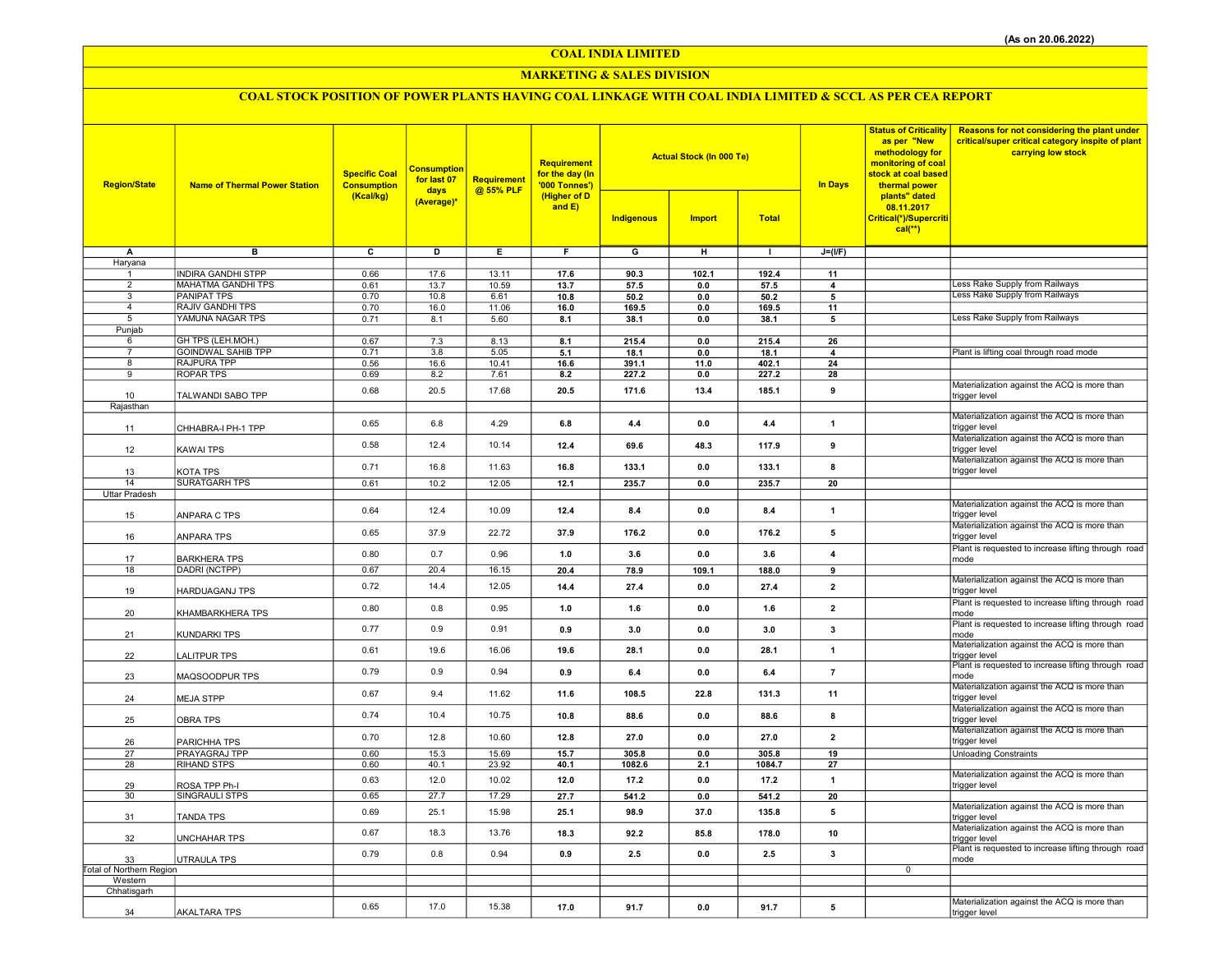### COAL INDIA LIMITED

### MARKETING & SALES DIVISION

## COAL STOCK POSITION OF POWER PLANTS HAVING COAL LINKAGE WITH COAL INDIA LIMITED & SCCL AS PER CEA REPORT

| <b>Region/State</b> | <b>Name of Thermal Power Station</b>         | <b>Specific Coal</b><br><b>Consumption</b><br>(Kcal/kg) | <b>Consumption</b><br>for last 07<br>days<br>(Average)* | Requirement<br>@ 55% PLF | Requirement<br>for the day (In<br>'000 Tonnes')<br>(Higher of D<br>and E) |                 | <b>Actual Stock (In 000 Te)</b> |                 | <b>Status of Criticality</b><br>as per "New<br>methodology for<br>monitoring of coal<br>stock at coal based<br><b>In Days</b><br>thermal power | Reasons for not considering the plant under<br>critical/super critical category inspite of plant<br>carrying low stock |                                                                                                               |
|---------------------|----------------------------------------------|---------------------------------------------------------|---------------------------------------------------------|--------------------------|---------------------------------------------------------------------------|-----------------|---------------------------------|-----------------|------------------------------------------------------------------------------------------------------------------------------------------------|------------------------------------------------------------------------------------------------------------------------|---------------------------------------------------------------------------------------------------------------|
|                     |                                              |                                                         |                                                         |                          |                                                                           | Indigenous      | <b>Import</b>                   | <b>Total</b>    |                                                                                                                                                | plants" dated<br>08.11.2017<br>Critical(*)/Supercriti<br>$cal(**)$                                                     |                                                                                                               |
| А                   | в                                            | $\overline{c}$                                          | D                                                       | E                        | F                                                                         | G               | н                               |                 | $J=(I/F)$                                                                                                                                      |                                                                                                                        |                                                                                                               |
| 35                  | <b>BALCO TPS</b>                             | 0.74                                                    | 5.6                                                     | 5.83                     | 5.8                                                                       | 15.7            | 3.0                             | 18.7            | $\mathbf{3}$                                                                                                                                   |                                                                                                                        | Plant under maintenance                                                                                       |
| 36                  | <b>BANDAKHAR TPP</b>                         | 0.70                                                    | 4.7                                                     | 2.78                     | 4.7                                                                       | 12.3            | 0.0                             | 12.3            | 3                                                                                                                                              |                                                                                                                        | Materialization against the ACQ is more than<br>trigger level<br>Materialization against the ACQ is more than |
| 37                  | <b>BARADARHA TPS</b>                         | 0.75                                                    | 18.9                                                    | 11.88                    | 18.9                                                                      | 65.5            | 0.0                             | 65.5            | 3                                                                                                                                              |                                                                                                                        | trigger level                                                                                                 |
| 38                  | <b>BHILAI TPS</b>                            | 0.76                                                    | 8.5                                                     | 4.99                     | 8.5                                                                       | 145.5           | 19.7                            | 165.2           | 19                                                                                                                                             |                                                                                                                        | Materialization against the ACQ is more than                                                                  |
| 39                  | <b>BINJKOTE TPP</b>                          | 0.75                                                    | 0.0                                                     | 5.91                     | 5.9                                                                       | 40.9            | 0.0                             | 40.9            | $\overline{7}$                                                                                                                                 |                                                                                                                        | trigger level                                                                                                 |
| 40<br>41            | <b>DSPM TPS</b><br><b>KORBA STPS</b>         | 0.72<br>0.66                                            | 8.3<br>32.0                                             | 4.74<br>22.82            | 8.3<br>32.0                                                               | 88.4<br>607.0   | 0.0<br>0.0                      | 88.4<br>607.0   | 11<br>19                                                                                                                                       |                                                                                                                        |                                                                                                               |
| $\overline{42}$     | <b>KORBA-WEST TPS</b>                        | 0.77                                                    | 21.2                                                    | 13.55                    | 21.2                                                                      | 244.5           | 0.0                             | 244.5           | 12                                                                                                                                             |                                                                                                                        |                                                                                                               |
| 43                  | <b>LARA TPP</b>                              | 0.70                                                    | 22.6                                                    | 14.77                    | 22.6                                                                      | 202.2           | 5.9                             | 208.2           | 9                                                                                                                                              |                                                                                                                        |                                                                                                               |
| 44                  | NAWAPARA TPP                                 | 0.79                                                    | 4.8                                                     | 6.28                     | 6.3                                                                       | 61.5            | 0.0                             | 61.5            | 10                                                                                                                                             |                                                                                                                        | Materialization against the ACQ is more than<br>trigger level                                                 |
| 45                  | PATHADI TPP                                  | 0.69                                                    | 6.7                                                     | 5.43                     | 6.7                                                                       | 18.8            | 0.0                             | 18.8            | $\mathbf{3}$                                                                                                                                   |                                                                                                                        |                                                                                                               |
| 46                  | SIPAT STPS                                   | 0.67                                                    | 33.5                                                    | 26.38                    | 33.5                                                                      | 306.3           | 3.2                             | 309.5           | 9                                                                                                                                              |                                                                                                                        |                                                                                                               |
| 47                  | <b>TAMNAR TPP</b>                            | 0.82                                                    | 32.2                                                    | 25.98                    | 32.2                                                                      | 38.5            | 0.0                             | 38.5            | $\mathbf{1}$                                                                                                                                   |                                                                                                                        | Materialization against the ACQ is more than<br>trigger level                                                 |
|                     |                                              | 0.77                                                    | 12.6                                                    | 14.56                    | 14.6                                                                      | 88.3            | 0.0                             | 88.3            | $\bf{6}$                                                                                                                                       |                                                                                                                        | Materialization against the ACQ is more than                                                                  |
| 48                  | UCHPINDA TPP                                 |                                                         |                                                         |                          |                                                                           |                 |                                 |                 |                                                                                                                                                |                                                                                                                        | trigger level                                                                                                 |
| Gujarat             |                                              |                                                         |                                                         |                          |                                                                           |                 |                                 |                 |                                                                                                                                                |                                                                                                                        |                                                                                                               |
| 49                  | <b>GANDHI NAGAR TPS</b>                      | 0.67                                                    | 7.3                                                     | 5.55                     | 7.3                                                                       | 37.2            | 5.6                             | 42.8            | 6                                                                                                                                              |                                                                                                                        | Materialization against the ACQ is more than<br>rigger level                                                  |
| 50                  | SABARMATI (D-F STATIONS)                     | 0.57                                                    | 4.0                                                     | 2.70                     | 4.0                                                                       | 11.2            | 69.4                            | 80.6            | $\overline{7}$                                                                                                                                 |                                                                                                                        | Materialization against the ACQ is more than<br>trigger level                                                 |
| 51                  | <b>UKAI TPS</b>                              | 0.68                                                    | 12.8                                                    | 10.01                    | 12.8                                                                      | 45.0            | 0.0                             | 45.0            | $\overline{\mathbf{4}}$                                                                                                                        |                                                                                                                        | Materialization against the ACQ is more than<br>trigger level                                                 |
| 52                  | <b>WANAKBORI TPS</b>                         | 0.68                                                    | 23.5                                                    | 20.45                    | 23.5                                                                      | 161.1           | 0.0                             | 161.1           | $\overline{7}$                                                                                                                                 |                                                                                                                        | Materialization against the ACQ is more than<br>trigger level                                                 |
| Madhya Pradesh      |                                              |                                                         |                                                         |                          |                                                                           |                 |                                 |                 |                                                                                                                                                |                                                                                                                        |                                                                                                               |
| 53                  | AMARKANTAK EXT TPS                           | 0.65                                                    | 2.8                                                     | 1.81                     | 2.8                                                                       | 20.5            | 0.0                             | 20.5            | $\overline{7}$                                                                                                                                 |                                                                                                                        |                                                                                                               |
| 54                  | <b>ANUPPUR TPP</b>                           | 0.70                                                    | 15.3                                                    | 11.14                    | 15.3                                                                      | 115.9           | 9.5                             | 125.3           | 8                                                                                                                                              |                                                                                                                        |                                                                                                               |
| 55                  | <b>BINA TPS</b>                              | 0.72                                                    | 7.0                                                     | 4.77                     | 7.0                                                                       | 43.0            | 0.0                             | 43.0            | 6                                                                                                                                              |                                                                                                                        | Materialization against the ACQ is more than<br>trigger level                                                 |
| 56                  | <b>GADARWARA TPP</b>                         | 0.64                                                    | 19.9                                                    | 13.61                    | 19.9                                                                      | 97.7            | 8.0                             | 105.7           | 5                                                                                                                                              |                                                                                                                        | Materialization against the ACQ is more than<br>trigger level                                                 |
| $\overline{57}$     | <b>KHARGONE STPP</b>                         | 0.61                                                    | 15.4                                                    | 10.56                    | 15.4                                                                      | 139.0           | 32.8                            | 171.8           | 11                                                                                                                                             |                                                                                                                        | Non payment of dues                                                                                           |
| 58                  | <b>SANJAY GANDHI TPS</b>                     | 0.77                                                    | 16.3                                                    | 13.63                    | 16.3                                                                      | 44.3            | 0.0                             | 44.3            | 3                                                                                                                                              |                                                                                                                        |                                                                                                               |
| 59                  | <b>SATPURA TPS</b>                           | 0.65<br>0.62                                            | 6.8<br>6.0                                              | 11.47<br>4.91            | 11.5<br>6.0                                                               | 208.0<br>112.2  | 0.0<br>0.0                      | 208.0<br>112.2  | 18<br>19                                                                                                                                       |                                                                                                                        | Materialization against the ACQ is more than                                                                  |
| 60                  | <b>SEIONI TPP</b>                            |                                                         |                                                         |                          |                                                                           |                 |                                 |                 |                                                                                                                                                |                                                                                                                        | trigger level                                                                                                 |
| 61<br>62            | SHREE SINGAJI TPP<br><b>VINDHYACHAL STPS</b> | 0.73<br>0.67                                            | 27.9<br>65.1                                            | 24.31<br>42.33           | 27.9<br>65.1                                                              | 298.5<br>1529.2 | 0.0<br>0.0                      | 298.5<br>1529.2 | 11<br>23                                                                                                                                       |                                                                                                                        | Non Payment of Dues                                                                                           |
| Maharashtra         |                                              |                                                         |                                                         |                          |                                                                           |                 |                                 |                 |                                                                                                                                                |                                                                                                                        |                                                                                                               |
| 63                  | AMRAVATI TPS                                 | 0.65                                                    | 16.6                                                    | 11.60                    | 16.6                                                                      | 31.8            | 0.0                             | 31.8            | $\overline{2}$                                                                                                                                 |                                                                                                                        | Materialization against the ACQ is more than<br>trigger level                                                 |
| 64                  | <b>BHUSAWAL TPS</b>                          | 0.77                                                    | 18.8                                                    | 12.31                    | 18.8                                                                      | 63.1            | 12.2                            | 75.3            | $\overline{4}$                                                                                                                                 |                                                                                                                        | Non payment of dues                                                                                           |
| 65                  | <b>BUTIBORI TPP</b>                          | 0.67                                                    | 0.0                                                     | 5.31                     | 5.3                                                                       | 59.7            | 0.0                             | 59.7            | 11                                                                                                                                             |                                                                                                                        |                                                                                                               |
| 66                  | CHANDRAPUR(MAHARASHTRA) STPS                 | 0.79                                                    | 33.4                                                    | 30.35                    | 33.4                                                                      | 319.8           | 21.3                            | 341.2           | 10                                                                                                                                             |                                                                                                                        | Non payment of dues                                                                                           |
| 67                  | DAHANU TPS                                   | 0.60                                                    | 6.1                                                     | 3.96                     | 6.1                                                                       | $6.0\,$         | 3.7                             | 9.7             | $\mathbf 2$                                                                                                                                    |                                                                                                                        | Materialization against the ACQ is more than<br>trigger level                                                 |
| 68                  | <b>DHARIWAL TPP</b>                          | 0.68                                                    | 8.7                                                     | 5.40                     | 8.7                                                                       | 25.7            | 0.0                             | 25.7            | $\mathbf{3}$                                                                                                                                   |                                                                                                                        | Materialization against the ACQ is more than<br>trigger level                                                 |
| 69                  | <b>GMR WARORA TPS</b>                        | 0.67                                                    | 9.5                                                     | 5.28                     | 9.5                                                                       | 67.9            | 0.0                             | 67.9            | $\overline{7}$                                                                                                                                 |                                                                                                                        |                                                                                                               |
| 70                  | KHAPARKHEDA TPS                              | 0.87                                                    | 17.8                                                    | 15.37                    | 17.8                                                                      | 140.6           | 3.9                             | 144.4           | 8                                                                                                                                              |                                                                                                                        | Materialization against the ACQ is more than<br>trigger level                                                 |
| $\overline{71}$     | <b>KORADI TPS</b>                            | 0.73                                                    | 28.1                                                    | 20.96                    | 28.1                                                                      | 88.8            | 0.0                             | 88.8            | $\overline{\mathbf{3}}$                                                                                                                        |                                                                                                                        | Non payment of dues                                                                                           |
| 72                  | <b>MAUDA TPS</b>                             | 0.71                                                    | 28.6                                                    | 21.75                    | 28.6                                                                      | 157.5           | 54.9                            | 212.3           | $\overline{7}$                                                                                                                                 |                                                                                                                        | Materialization against the ACQ is more than<br>trigger level                                                 |
| $\overline{73}$     | <b>NASIK TPS</b>                             | 0.83                                                    | 10.2                                                    | 6.93                     | 10.2                                                                      | 94.6            | 19.7                            | 114.3           | 11                                                                                                                                             |                                                                                                                        | Non payment of dues                                                                                           |
| $\overline{74}$     | <b>PARAS TPS</b>                             | 0.76                                                    | 7.5                                                     | 5.01                     | 7.5                                                                       | 102.6           | 0.0                             | 102.6           | 14                                                                                                                                             |                                                                                                                        |                                                                                                               |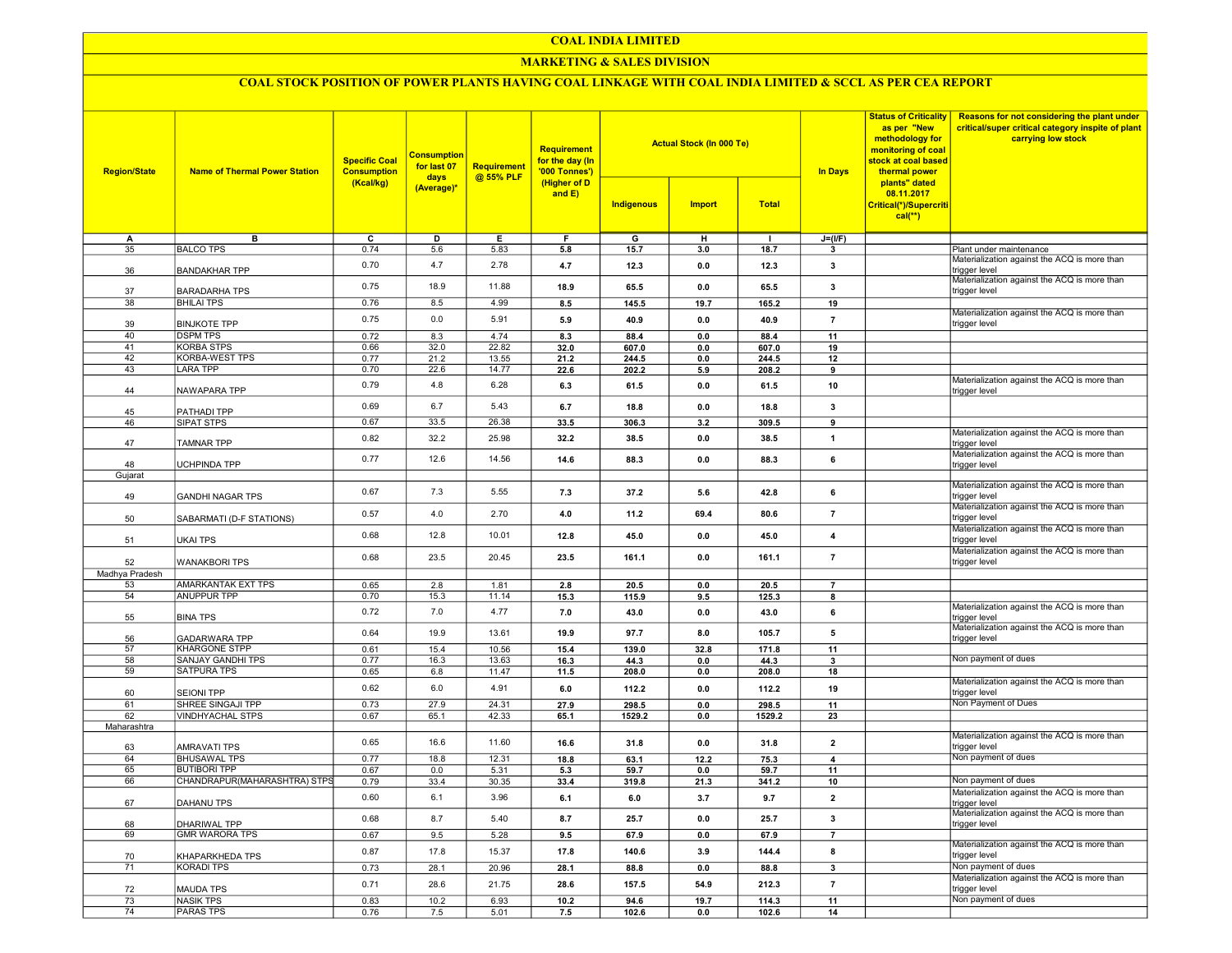### COAL INDIA LIMITED

### **MARKETING & SALES DIVISION**

# COAL STOCK POSITION OF POWER PLANTS HAVING COAL LINKAGE WITH COAL INDIA LIMITED & SCCL AS PER CEA REPORT

| <b>Region/State</b>             | <b>Consumption</b><br><b>Specific Coal</b><br>for last 07<br><b>Name of Thermal Power Station</b><br><b>Consumption</b><br>days<br>(Kcal/kg)<br>(Average)* |              |             |               | <b>Requirement</b><br>for the day (In<br>'000 Tonnes')<br>(Higher of D<br>and $E$ ) |               | <b>Actual Stock (In 000 Te)</b> |               | <b>In Days</b>  | <b>Status of Criticality</b><br>as per "New<br>methodology for<br>monitoring of coal<br>stock at coal based<br>thermal power<br>plants" dated<br>08.11.2017 | Reasons for not considering the plant under<br>critical/super critical category inspite of plant<br>carrying low stock |
|---------------------------------|------------------------------------------------------------------------------------------------------------------------------------------------------------|--------------|-------------|---------------|-------------------------------------------------------------------------------------|---------------|---------------------------------|---------------|-----------------|-------------------------------------------------------------------------------------------------------------------------------------------------------------|------------------------------------------------------------------------------------------------------------------------|
|                                 |                                                                                                                                                            |              |             |               |                                                                                     | Indigenous    | <b>Import</b>                   | <b>Total</b>  |                 | Critical(*)/Supercriti<br>$cal$ (**)                                                                                                                        |                                                                                                                        |
| Α                               | в                                                                                                                                                          | c            | D           | Е             | F.                                                                                  | G             | н                               | $\mathbf{I}$  | $J=(I/F)$       |                                                                                                                                                             |                                                                                                                        |
| 75                              | <b>PARLITPS</b>                                                                                                                                            | 0.67         | 8.2         | 6.60          | 8.2                                                                                 | 69.0          | 0.0                             | 69.0          | 8               |                                                                                                                                                             |                                                                                                                        |
| 76                              | <b>SOLAPUR STPS</b>                                                                                                                                        | 0.62         | 7.3         | 10.88         | 10.9                                                                                | 167.5         | 65.1                            | 232.7         | 21              |                                                                                                                                                             |                                                                                                                        |
| 77                              | <b>TIRORA TPS</b>                                                                                                                                          | 0.66         | 45.0        | 28.54         | 45.0                                                                                | 151.9         | 16.2                            | 168.1         | 4               |                                                                                                                                                             | Materialization against the ACQ is more than<br>trigger level                                                          |
| 78                              | WARDHA WARORA TPP                                                                                                                                          | 0.65         | 6.0         | 4.60          | 6.0                                                                                 | 144.2         | 0.0                             | 144.2         | 24              |                                                                                                                                                             |                                                                                                                        |
| <b>Total of Western Region</b>  |                                                                                                                                                            |              |             |               |                                                                                     |               |                                 |               |                 | $\mathbf 0$                                                                                                                                                 |                                                                                                                        |
| Southern<br>Andhra Pradesh      |                                                                                                                                                            |              |             |               |                                                                                     |               |                                 |               |                 |                                                                                                                                                             |                                                                                                                        |
| 79                              | DAMODARAM SANJEEVAIAH TPS                                                                                                                                  | 0.64         | 6.9         | 13.52         | 13.5                                                                                | 367.9         | 0.0                             | 367.9         | 27              |                                                                                                                                                             |                                                                                                                        |
|                                 |                                                                                                                                                            |              |             |               |                                                                                     |               |                                 |               |                 |                                                                                                                                                             | Materialization against the ACQ is more than                                                                           |
| 80                              | Dr. N.TATA RAO TPS                                                                                                                                         | 0.80         | 25.2        | 18.48         | 25.2                                                                                | 104.1         | 0.0                             | 104.1         | $\overline{4}$  |                                                                                                                                                             | trigger level<br>Materialization against the ACQ is more than                                                          |
| 81                              | PAINAMPURAM TPP                                                                                                                                            | 0.61         | 9.7         | 10.55         | 10.6                                                                                | 107.3         | 143.8                           | 251.1         | 24              |                                                                                                                                                             | trigger level                                                                                                          |
| 82                              | RAYALASEEMA TPS                                                                                                                                            | 0.75         | 21.9        | 16.34         | 21.9                                                                                | 10.9          | 0.0                             | 10.9          | $\mathbf 0$     |                                                                                                                                                             | Materialization against the ACQ is more than<br>trigger level                                                          |
| 83                              | SIMHADRI                                                                                                                                                   | 0.77         | 22.0        | 20.40         | 22.0                                                                                | 398.8         | 185.3                           | 584.1         | 27              |                                                                                                                                                             |                                                                                                                        |
| 84                              | <b>SGPL TPP</b>                                                                                                                                            | 0.55         | 13.6        | 9.56          | 13.6                                                                                | 1.2           | 291.5                           | 292.7         | 22              |                                                                                                                                                             | Materialization against the ACQ is more than<br>trigger level                                                          |
| 85                              | <b>VIZAG TPP</b>                                                                                                                                           | 0.75         | 11.3        | 10.23         | 11.3                                                                                | 59.9          | 0.0                             | 59.9          | 5               |                                                                                                                                                             | Less Supply of rakes from Railways                                                                                     |
| Karnataka                       |                                                                                                                                                            |              |             |               |                                                                                     |               |                                 |               |                 |                                                                                                                                                             |                                                                                                                        |
| 86                              | <b>BELLARY TPS</b>                                                                                                                                         | 0.66         | 14.6        | 14.82         | 14.8                                                                                | 115.7         | 0.0                             | 115.7         | 8               |                                                                                                                                                             | Materialization against the ACQ is more than<br>trigger level                                                          |
| 87                              | <b>KUDGI STPP</b>                                                                                                                                          | 0.59         | 23.4        | 18.81         | 23.4                                                                                | 173.5         | 0.0                             | 173.5         | $\overline{7}$  |                                                                                                                                                             | Materialization against the ACQ is more than                                                                           |
| 88                              | <b>RAICHUR TPS</b>                                                                                                                                         | 0.71         | 23.9        | 16.05         | 23.9                                                                                | 27.3          | 0.0                             | 27.3          | $\overline{1}$  |                                                                                                                                                             | trigger level                                                                                                          |
| 89                              | <b>YERMARUS TPP</b>                                                                                                                                        | 0.61         | 12.9        | 12.91         | 12.9                                                                                | 70.5          | 0.0                             | 70.5          | $5\overline{5}$ |                                                                                                                                                             |                                                                                                                        |
| <b>Tamil Nadu</b>               |                                                                                                                                                            |              |             |               |                                                                                     |               |                                 |               |                 |                                                                                                                                                             |                                                                                                                        |
| 90                              | <b>METTUR TPS</b>                                                                                                                                          | 0.81         | 11.3        | 8.97          | 11.3                                                                                | 141.5         | 0.0                             | 141.5         | 13              |                                                                                                                                                             |                                                                                                                        |
| 91                              | <b>METTUR TPS - II</b>                                                                                                                                     | 0.78         | 7.2         | 6.20          | 7.2                                                                                 | 50.2          | 3.6                             | 53.8          | $\overline{7}$  |                                                                                                                                                             | Materialization against the ACQ is more than<br>trigger level                                                          |
| 92                              | NORTH CHENNAI TPS                                                                                                                                          | 0.96         | 17.7        | 23.11         | 23.1                                                                                | 232.7         | 29.4                            | 262.1         | 11              |                                                                                                                                                             | Materialization against the ACQ is more than<br>trigger level                                                          |
| 93                              | <b>TUTICORIN TPS</b>                                                                                                                                       | 0.93         | 13.9        | 12.84         | 13.9                                                                                | 69.1          | 0.0                             | 69.1          | 5               |                                                                                                                                                             | Materialization against the ACQ is more than<br>trigger level                                                          |
| 94                              | <b>VALLUR TPP</b>                                                                                                                                          | 0.75         | 23.6        | 14.94         | 23.6                                                                                | 176.0         | 0.0                             | 176.0         | $\overline{7}$  |                                                                                                                                                             |                                                                                                                        |
| Telangana                       |                                                                                                                                                            |              |             |               |                                                                                     |               |                                 |               |                 |                                                                                                                                                             |                                                                                                                        |
| 95                              | <b>BHADRADRI TPP</b>                                                                                                                                       | 0.60         | 10.3        | 8.55          | 10.3                                                                                | 152.4         | 0.0                             | 152.4         | 15              |                                                                                                                                                             |                                                                                                                        |
| 96                              | <b>KAKATIYA TPS</b>                                                                                                                                        | 0.58         | 7.9         | 8.38          | 8.4                                                                                 | 291.4         | 0.0                             | 291.4         | 35              |                                                                                                                                                             |                                                                                                                        |
| 97                              | KOTHAGUDEM TPS (NEW)                                                                                                                                       | 0.66         | 12.9        | 8.72          | 12.9                                                                                | 188.0         | 0.0                             | 188.0         | 15              |                                                                                                                                                             |                                                                                                                        |
| 98<br>99                        | KOTHAGUDEM TPS (STAGE-7)                                                                                                                                   | 0.50<br>0.62 | 7.4<br>31.6 | 5.24<br>21.26 | 7.4<br>31.6                                                                         | 87.4<br>97.9  | 0.0                             | 87.4<br>150.8 | 12<br>5         |                                                                                                                                                             |                                                                                                                        |
| 100                             | RAMAGUNDEM STPS<br>RAMAGUNDEM-B TPS                                                                                                                        | 0.75         | 0.8         | 0.62          | 0.8                                                                                 | 10.8          | 52.9<br>0.0                     | 10.8          | 13              |                                                                                                                                                             |                                                                                                                        |
| 101                             | SINGARENI TPP                                                                                                                                              | 0.58         | 13.6        | 9.16          | 13.6                                                                                | 97.1          | 0.0                             | 97.1          | $\overline{7}$  |                                                                                                                                                             |                                                                                                                        |
| <b>Total of Southern Region</b> |                                                                                                                                                            |              |             |               |                                                                                     |               |                                 |               |                 | 0                                                                                                                                                           |                                                                                                                        |
| Eastern                         |                                                                                                                                                            |              |             |               |                                                                                     |               |                                 |               |                 |                                                                                                                                                             |                                                                                                                        |
| Bihar                           |                                                                                                                                                            |              |             |               |                                                                                     |               |                                 |               |                 |                                                                                                                                                             |                                                                                                                        |
| 102<br>103                      | <b>BARAUNI TPS</b><br><b>BARHI</b>                                                                                                                         | 0.63<br>0.56 | 7.4<br>8.4  | 5.93<br>4.87  | 7.4<br>8.4                                                                          | 64.7<br>65.4  | 0.0<br>1.1                      | 64.7<br>66.5  | 9<br>8          |                                                                                                                                                             |                                                                                                                        |
| 104                             | <b>BARH II</b>                                                                                                                                             | 0.66         | 16.8        | 11.43         | 16.8                                                                                | 130.8         | 2.3                             | 133.1         | 8               |                                                                                                                                                             |                                                                                                                        |
| 105                             | KAHALGAON TPS                                                                                                                                              | 0.75         | 31.6        | 23.08         | 31.6                                                                                | 305.6         | 11.1                            | 316.7         | 10              |                                                                                                                                                             |                                                                                                                        |
| 106                             | <b>MUZAFFARPUR TPS</b>                                                                                                                                     | 0.73         | 5.8         | 3.73          | 5.8                                                                                 | 32.0          | 0.0                             | 32.0          | 5               |                                                                                                                                                             | Materialization against the ACQ is more than<br>trigger level                                                          |
| 107                             | NABINAGAR STPP                                                                                                                                             | 0.61         | 17.4        | 15.90         | 17.4                                                                                | 118.6         | 15.3                            | 133.9         | 8               |                                                                                                                                                             |                                                                                                                        |
| 108                             | NABINAGAR TPP                                                                                                                                              | 0.69         | 15.3        | 9.16          | 15.3                                                                                | 69.0          | 0.0                             | 69.0          | 5               |                                                                                                                                                             | Materialization against the ACQ is more than<br>trigger level                                                          |
| Jharkhand                       |                                                                                                                                                            |              |             |               |                                                                                     |               |                                 |               |                 |                                                                                                                                                             |                                                                                                                        |
| 109                             | BOKARO TPS 'A' EXP                                                                                                                                         | 0.58         | 6.5         | 3.81          | 6.5                                                                                 | 64.1          | 0.0                             | 64.1          | 10              |                                                                                                                                                             |                                                                                                                        |
| 110                             | CHANDRAPURA(DVC) TPS                                                                                                                                       | 0.62         | 5.3         | 4.07          | 5.3                                                                                 | 134.0         | 56.9                            | 190.8         | 36              |                                                                                                                                                             |                                                                                                                        |
| 111                             | JOJOBERA TPS<br><b>KODARMA TPP</b>                                                                                                                         | 0.67         | 3.5         | 2.13          | 3.5                                                                                 | 66.9          | 0.0                             | 66.9          | 19              |                                                                                                                                                             |                                                                                                                        |
| 112                             |                                                                                                                                                            | 0.62         | 13.9        | 8.19          | 13.9                                                                                | 53.9          | 21.6                            | 75.6          | 5               |                                                                                                                                                             | Materialization against the ACQ is more than                                                                           |
| 113<br>114                      | MAHADEV PRASAD STPP<br>MAITHON RB TPP                                                                                                                      | 0.68<br>0.61 | 7.3<br>12.6 | 4.85<br>8.47  | 7.3<br>12.6                                                                         | 55.5<br>253.5 | 0.0<br>0.0                      | 55.5<br>253.5 | 8<br>20         |                                                                                                                                                             | trigger level                                                                                                          |
|                                 |                                                                                                                                                            |              |             |               |                                                                                     |               |                                 |               |                 |                                                                                                                                                             |                                                                                                                        |